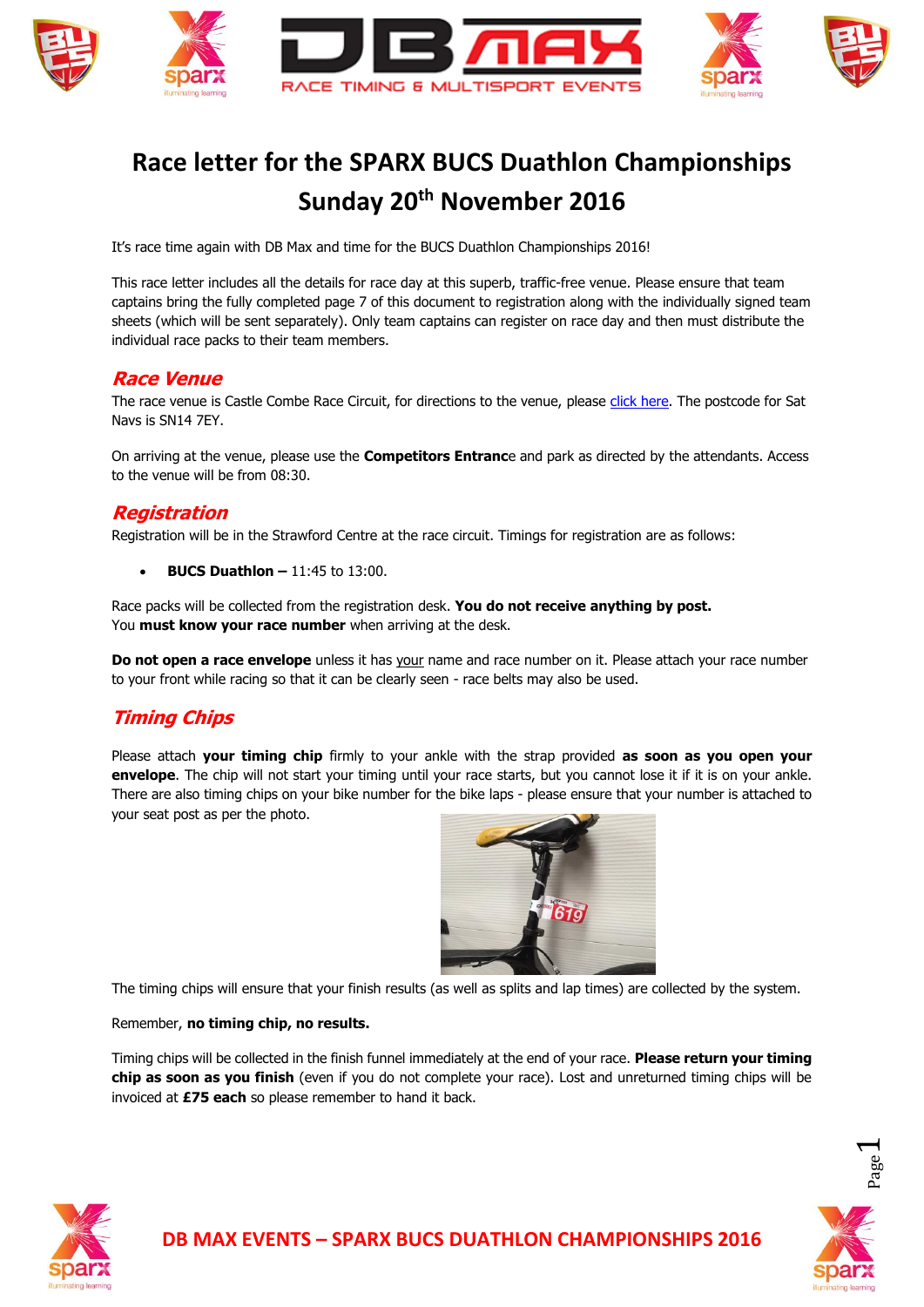







## **Mandatory Pre Race Briefing**

**BUCS Duathlon Wave 1**: 12:55 at the race start **BUCS Duathlon Wave 2**: 13:35 at the race start **BUCS Duathlon Wave 3**: 14:25 at the race start

#### **Start Times**

**BUCS Duathlon Wave 1:** Includes Elite Men - 13:05 **BUCS Duathlon Wave 2**: Includes Elite Ladies -13:45 **BUCS Duathlon Wave 3**: Male and Female - 14:35

## **Transition Area**

Transition is located in the pit lane and is for competitors only.

Duathletes must fix their bike number to their seat post (as per photo) and attach their helmet sticker to their helmet, **before arriving at transition for bike racking.**

Transition will open for racking for waves 1 and 2 at 12:00 and will close at 12:55 for wave 1 and 13:10 for wave 2. Racking for wave 3 will open at 13:20 until 13:50 and from 14:05 till 14:15.

Please familiarise yourself with transition before racing. A map of the transition layout is below.



#### **Race Routes**

Competitors will start in front of the Strawford Centre and complete one perimeter lap of the track, before running down the pit lane and into transition. The bike route is 5 laps in a clockwise direction around the track. Please note that you are responsible for counting your own laps - plan how you will do this to avoid mistakes on the day. The timing system will count laps and anyone not completing five will be disqualified.

On completing the final lap, competitors will turn sharp left back up the pit lane and into transition – please take extreme care at this point of the course and beware that there may be two-way traffic at this point.

The final run is another perimeter lap of the track, with the finish left under the Avon Bridge and right to the #razzmatazz finish line.



 $\boldsymbol{\sim}$ 

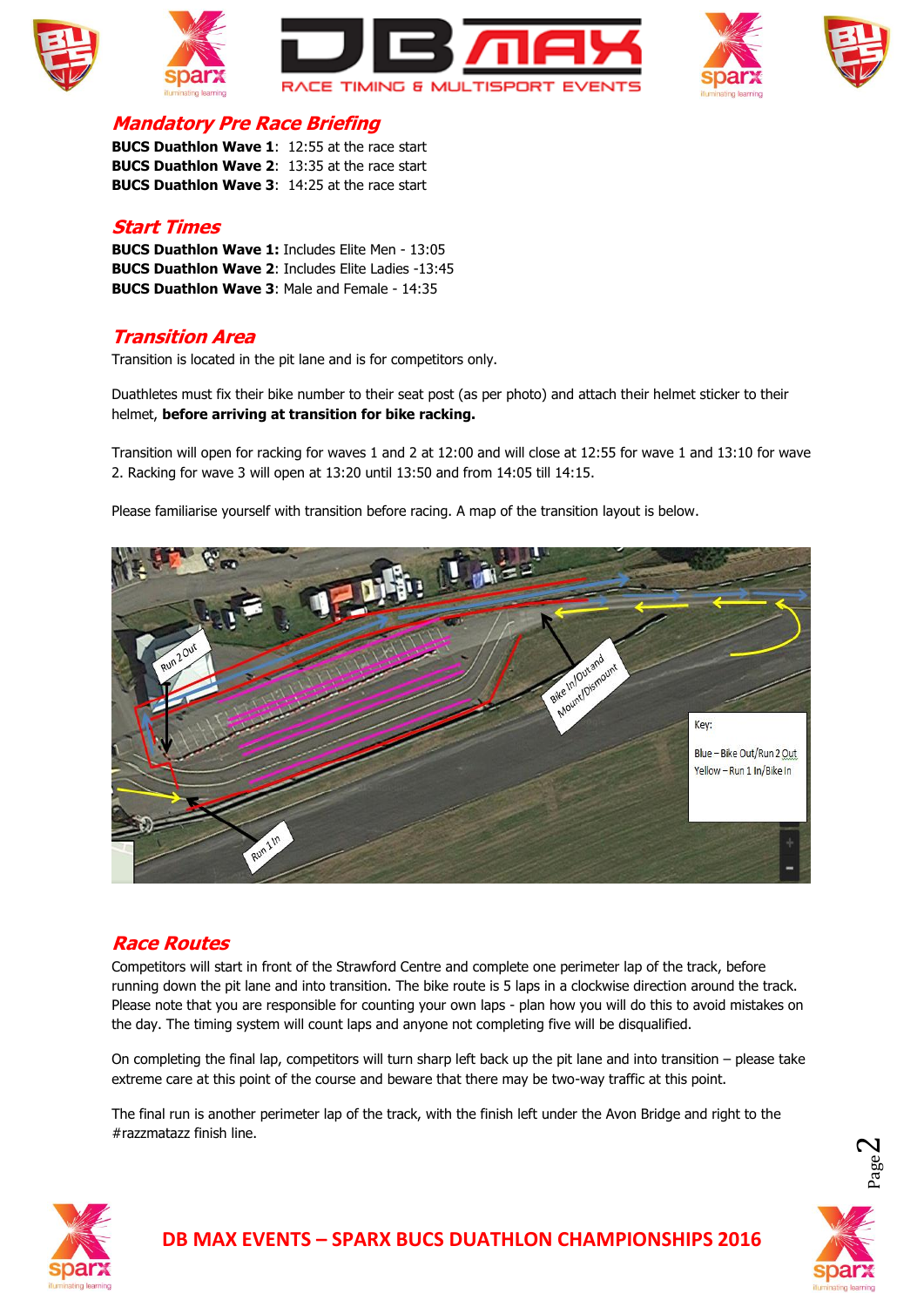











#### **Bike Route Rules**

There are certain rules you must follow when on the bike route.

- Even though the route is traffic free, you must be aware of others around you at all times.
- You must not draft during the event (see diagram and rules on drafting below).
- Helmets MUST be worn at all times you are in contact with your bike, including in transition.
- Your transition area must be kept tidy at all times and you must rack in the area allocated to you.

## **Presentations and Awards**

Presentations will take place shortly after each race in the Strawford Centre Garage. Approx. timings are as follows:

#### **BUCS Duathlon** – 16:00

Male and Female Overall 1st, 2<sup>nd</sup> and 3<sup>rd</sup> Male and Female Team  $-3$  to qualify, sum of times.

#### **Sponsors**

We would like to thank our title sponsor **9BAR** who are providing all the nutrition for today's race as well as throughout the DB Max race season. For more information on **9BAR** products, **[please click here.](http://www.9bar.com/about-9bar)**

We would also like to thank **The Triathlon Shop**, **The Physio Clinic Bristol**, **Total Guide Swindon, Bike Fit Yeovil** and the **Castle Combe Circuit**.





#### **#chillyselfie**

New for 2016, we'll have the #chillyselfie competition. There will be a couple of selfie boards on site and everyone that posts a photo to Twitter or Instagram with the hashtag #chillyselfie will go into the draw for..... wait for it, free entry to both of next year's Chilly events (February and November).

In addition, the best photo of all will win a free entry to any DB Max event in 2017.

## **iPods and MP3 Players**

Duathletes are **NOT** permitted to wear iPods or MP3 players at any time.



 $\infty$ 



# **DB MAX EVENTS – SPARX BUCS DUATHLON CHAMPIONSHIPS 2016**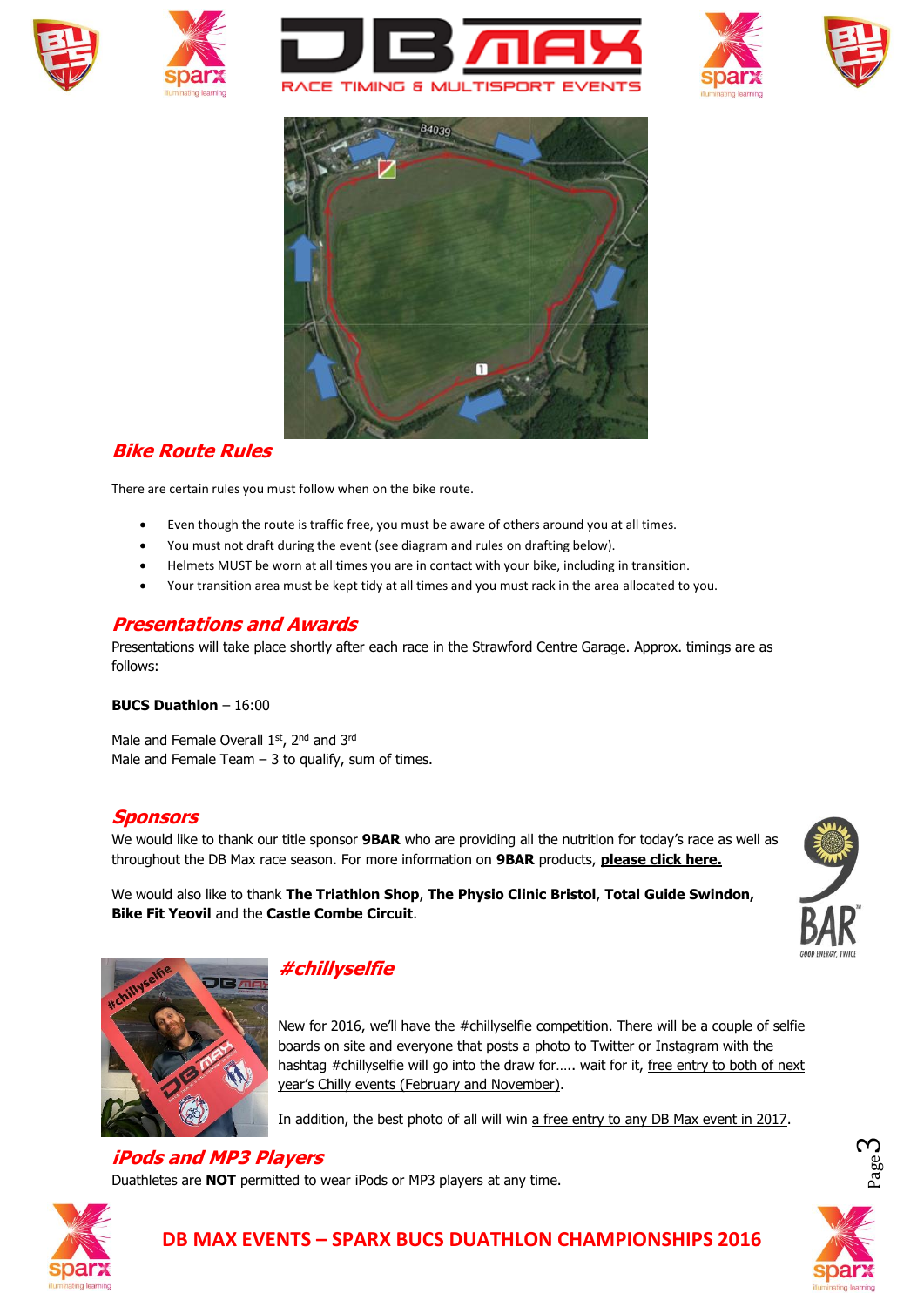







#### **DB Max Sports Timing**

**DB Max Sports Timing** will be producing the race results including splits and laps. You can follow the results live on the day [here](http://dbmax.racetecresults.com/results.aspx?CId=16421&RId=2116) or use the smartphone results service [here.](http://m.racetecresults.com/Search.aspx?R=1899)

# **The Triathlon Shop**

Our retail partner **[The Triathlon Shop, Bristol](http://www.thetriathlonshop.co.uk/)** will be hosting their onsite shop and will have a selection of quality products for runners and triathletes.

## **Bike Fit Yeovil**

Our friends at Bike Fit Yeovil will also be at the Chilly to attend to those last minute support requirements of our DB Maxers.

## **Pre and Post Race Massage**

Massage will be available from the **[Physio Clinic, Bristol](http://www.thephysioclinicbristol.co.uk/)** in the finish marquee at a cost of £5 for 10 minutes.

# **Refreshments**

The **Tavern Restaurant** will be open throughout the day, serving an extensive range of drinks, hot food and refreshments.

There will be a finish marquee in the paddock for 2016, which will be a focal point of the event. As well as massage, the Triathlon Shop, finish goodies and much more, there will also be the **Runcible Spoon**.

The Runcible Spoon will be serving quality coffee, a selection of teas, soft drinks and home-made cakes throughout the day. There will also be a bar which will serve a selection of drinks including mulled wine and mulled cider (£4).



## **Toilets and Showers**

Toilets and a limited number of showers will be available for competitors and spectators and are located in the main paddock.

# **Competitor Behaviour and Conduct at Castle Combe**

Please note that we are very privileged to be given the famous race circuit at which to host this race. The students were very well behaved in 2015 and we ask team captains to reiterate the importance of similar behaviour from all attending in 2016. Spectators and competitors will all be representatives of their respective universities and any inappropriate behaviour would reflect on those universities. DB Max love hosting the students of the UK for this prestigious event and we are as excited as ever to be welcoming you all to Castle Combe once again.

**Finally, thank you for your race entry and good luck with your final race preparations. We look forward to seeing you at Castle Combe for some traffic-free racing!**





4

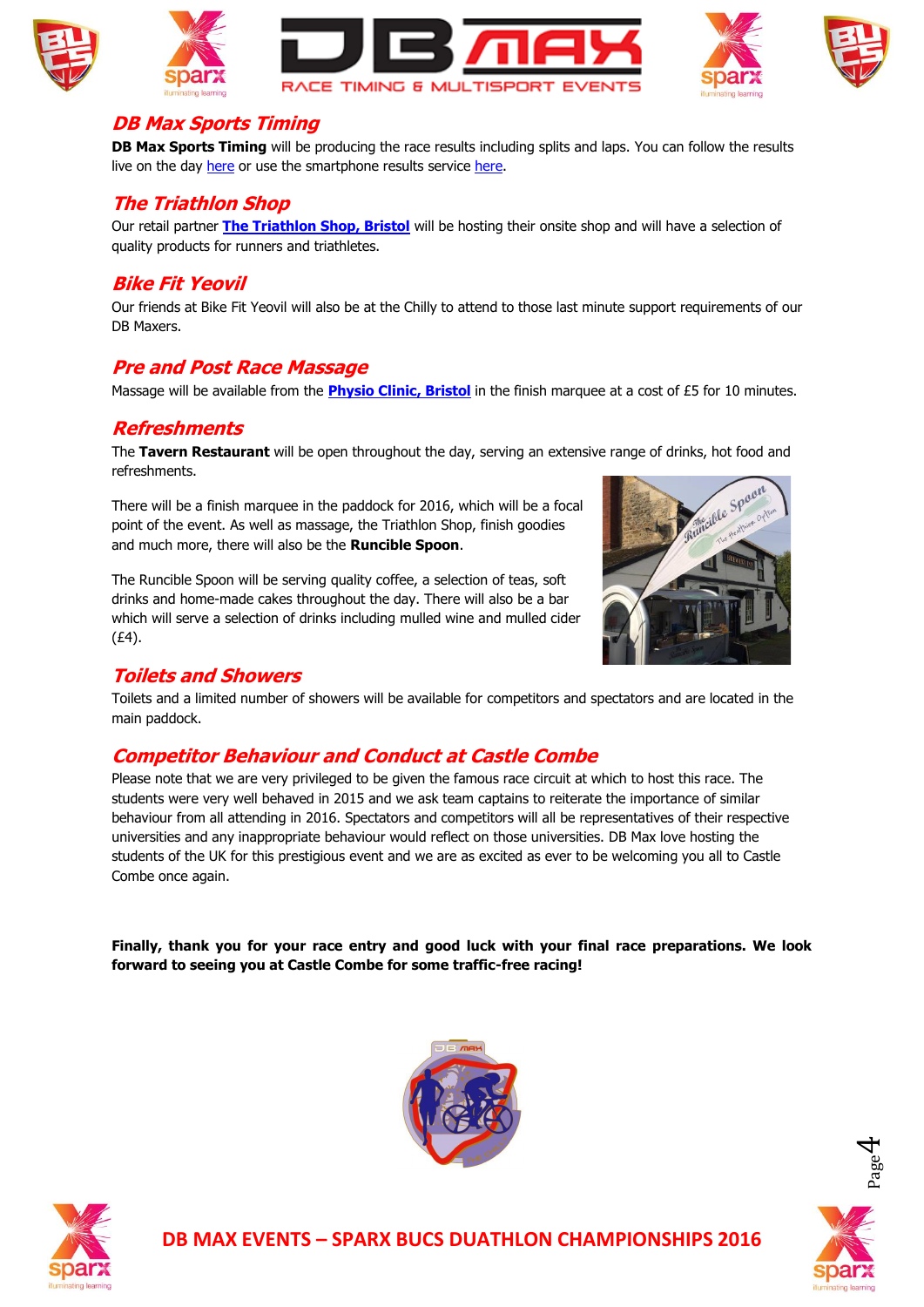





## **A word from our referee, Mike Newman…**

## **Do you know the rules?**

I have listed some general rules to help you when competing in a DB Max triathlon. Please remember them as you may be penalised with a 2-minute penalty, or even disqualified if you don't observe the rules.

This document aims to acquaint you with the most widely broken rules, so you never have to see or hear from a referee and to hopefully make your race a safe and enjoyable one.

If you have any questions please do not hesitate to speak to our referee at the race.

# **General Rules and Race Conduct…**

- It is your responsibility as a competitor to know **all** the rules. As in most walks of life, ignorance is no defence.
- It is your responsibility as a competitor to know and correctly complete the full course of the event.
- Foul and abusive language is not permitted and any failure to obey a marshal, the police or a referee will lead to disqualification.
- Marshals are often volunteers, who help the event team with the running of the DB Max events. Please respect them and where possible, thank them for their efforts.
- No outside assistance is allowed at any time during your race.
- Please do not use iPods, mobile phones or any other device that may impair your hearing or concentration anywhere on the course (including transition), as this will lead to disqualification.
- When racing, you need to be aware of other competitors and the general public, both on foot and in vehicles.
- You **must** wear a safety helmet on the bike leg that is of ANSI Z90.4, SNELL B90, EN 1078 or equivalent. A CE mark is **not** an approved standard. The strap to your helmet must also be snug in its fitting and not altered in any way (definitely not elastic). Helmets will be checked when racking your bike.
- Any fittings on your bike (computers, mountain bike handlebar extensions, etc.) must be positioned so as to prevent injury in the event of a crash. All handlebars and tribars must be plugged. **This will be checked when racking your bike and you will not be allowed to race if your bike does not meet the required standards.**
- Nudity is not allowed. Competitors must keep their chest covered at all times on the cycle and the run, no matter how hot it is.
- Bikes **must** be racked on the racking provided using either the seat post, handlebars or brake levers. Bikes must not be racked anywhere else and anybody not racking in this way will be disqualified.
- Remember to place your equipment down, as thrown equipment may interfere with other athletes and lead to a penalty.
- Competitors are not allowed to mark their position in transition with any special device, or flag etc., and must be careful not to interfere with any equipment of other athletes, either deliberately or accidentally.
- At DB Max races competitors must not remove their bike from the rack until their helmet is fastened. They must not unfasten their helmet until their bike is back in the rack.
- Race numbers must be worn and must be clearly visible at all times. They must not be altered or mutilated in any way as this will incur a penalty.
- You must not mount your bike until advised to do so at the bike mount/dismount line outside of transition. There must be no cycling in transition.



ம

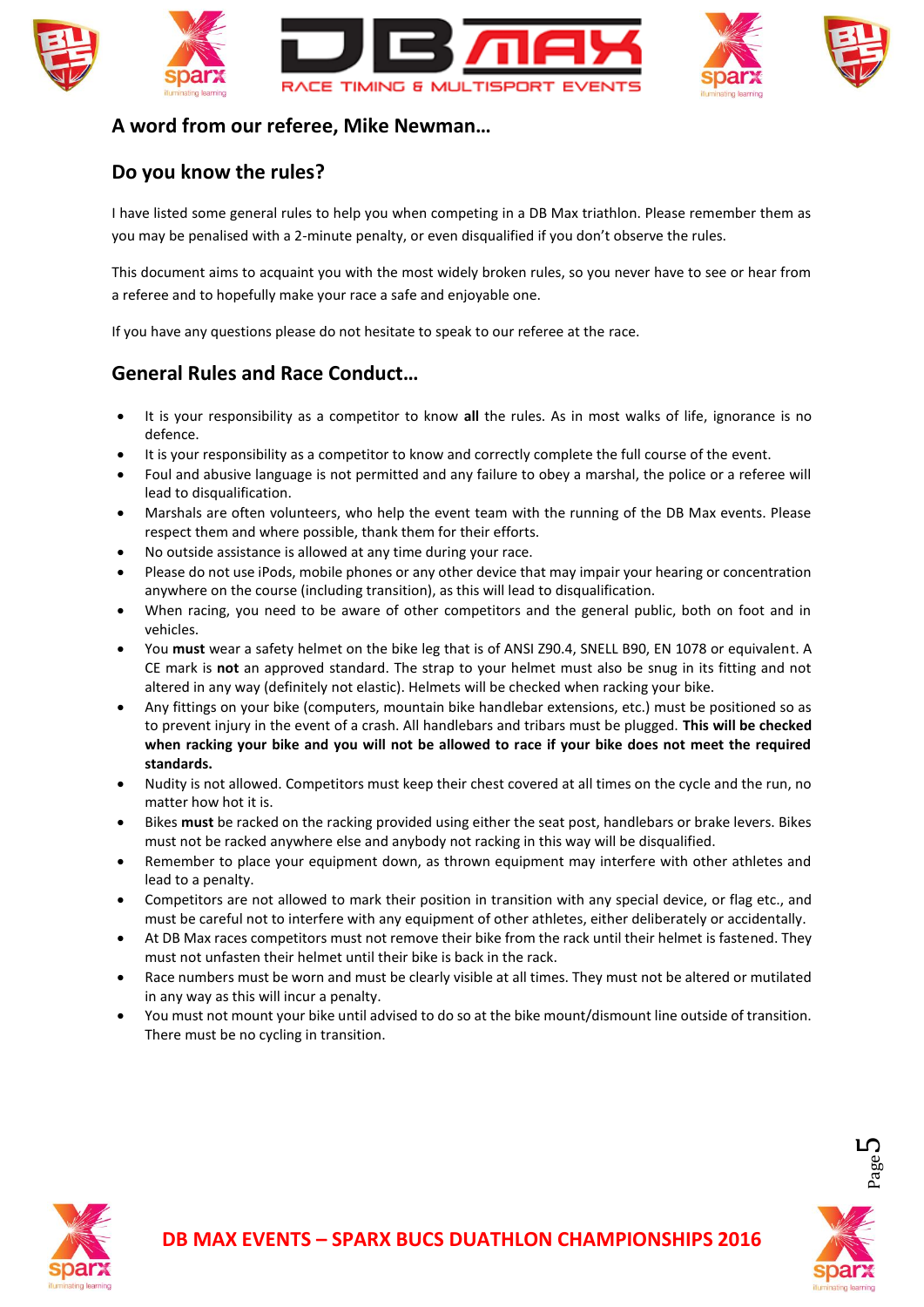

# **Drafting….**

- Duathlon is an individual sport, so in an age group triathlon, drafting (riding close to another cyclist) is forbidden. However, drafting is allowed in the run so if you must draft please do it then.
- The draft zone is an area extending from the front wheel of the leading bike to a point 7m behind it and 1.5m either side of the cyclists centre point. If you wish to overtake the cyclist in front, you have 15 seconds, which in basic terms means you have to be travelling 1mph faster than them to pass in the allotted time. If your front wheel is not passed their wheel in the allotted time you must drop back to 7m from their front wheel.
- If another rider overtakes you, it is your responsibility to drop back out of their draft zone.
- If a referee thinks you are drafting there is no appeal against the decision, so the rule of thumb is be squeaky clean. Drafting is cheating. If caught drafting once you will be penalised with a 2-minute penalty. If you get caught a second time you will be disqualified.



*As long as you read this and follow the advice given, you should always be on the right side of the rules at all DB Max races.*

*Remember, our referee will always be willing to answer any questions you may have.*

*Enjoy your race….!*



 $\infty$